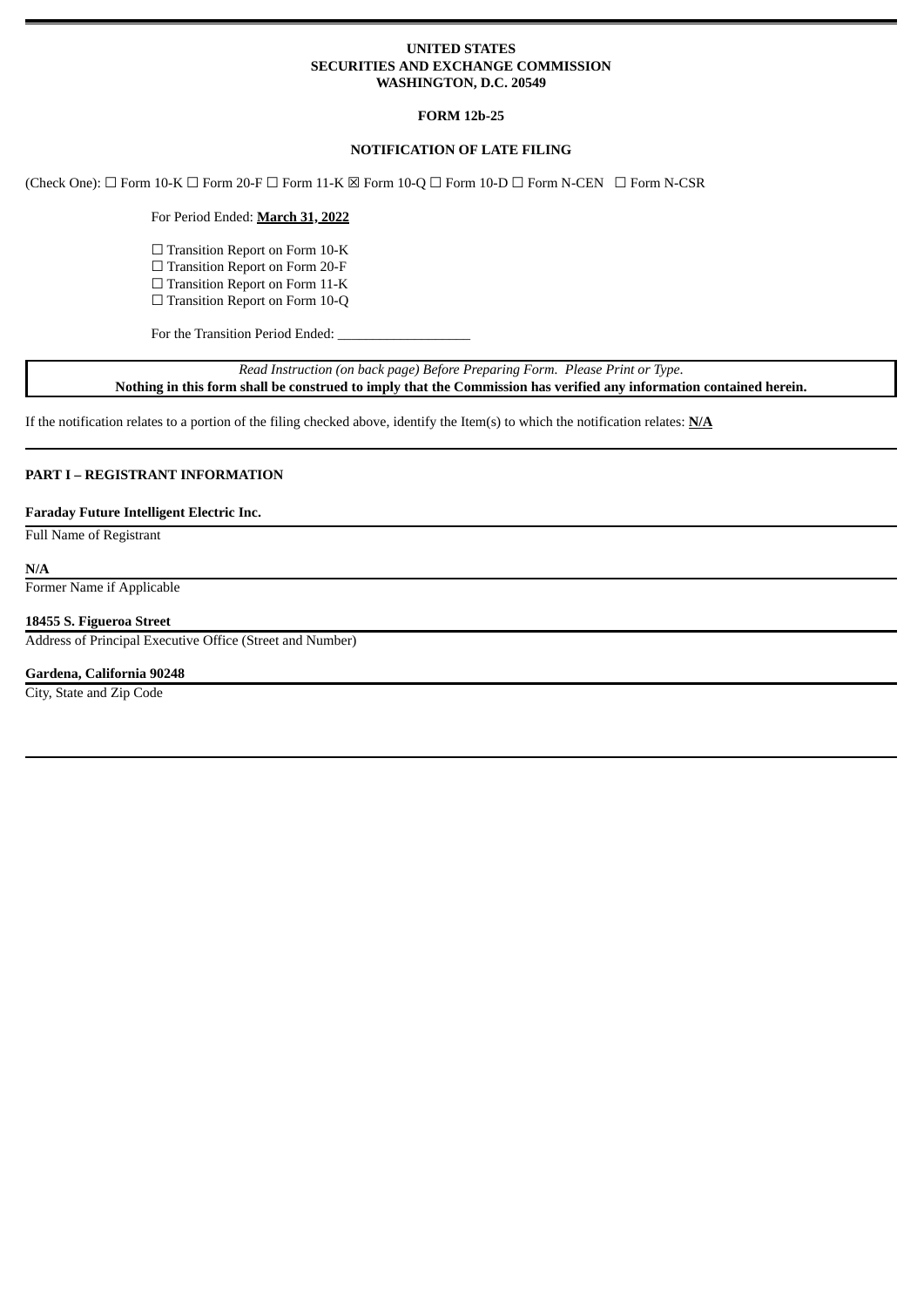#### **PART II – RULES 12b-25(b) AND (c)**

If the subject report could not be filed without unreasonable effort or expense and the registrant seeks relief pursuant to Rule 12b-25(b), the following should be completed. (Check box if appropriate)

- (a) The reason described in reasonable detail in Part III of this form could not be eliminated without unreasonable effort or expense;
- (b) The subject annual report, semi-annual report, transition report on Form 10-K, Form 20-F, Form 11-K, Form N-CEN or Form N-CSR, or portion thereof, will be filed on or before the fifteenth calendar day following the prescribed due date; or the subject quarterly report or transition report on Form 10-Q or subject distribution report on Form 10-D, or portion thereof, will be filed on or before the fifth calendar day following the prescribed due date; and
- (c) The accountant's statement or other exhibit required by Rule 12b-25(c) has been attached if applicable.

### **PART III – NARRATIVE**

 $\overline{\mathsf{x}}$ 

State below in reasonable detail why Forms 10-K, 20-F, 11-K, 10-Q, 10-D, N-CEN, N-CSR, or the transition report or portion thereof, could not be filed within the prescribed time period.

Faraday Future Intelligent Electric Inc. (the "Company" or "FF") is unable, without unreasonable effort or expense, to file its Quarterly Report on Form 10-Q for the period ended March 31, 2022 (the "Q1 2022 Form 10-Q ") within the prescribed time period due principally to the delay in the filing of the Company's Quarterly Report on Form 10-Q for the period ended September 30, 2021 (the "Q3 2021 Form 10-Q"), which was filed with the Securities and Exchange Commission (the "SEC") on May 6, 2022, and Annual Report on Form 10-K for the year ended December 31, 2021 (the "Form 10-K"), which was filed with the SEC on May 13, 2022. The delay in finalizing and filing the Q3 2021 Form 10-Q and Form 10-K adversely affected the Company's ability to timely complete its quarterly procedures required to complete the Q1 2022 Form 10-Q. The Company expects to file the Q1 2022 Form 10-Q on or prior to the May 23, 2022 extended filing date. The material weaknesses disclosed in the Form 10-K will be unremediated and disclosure controls and procedures are ineffective as of March 31, 2022. The Company expects to file its amended Registration Statement on Form S-1 (File No. 333-258993) (the "Form S-1/A") promptly following the filing of the Q1 2022 Form 10-Q.

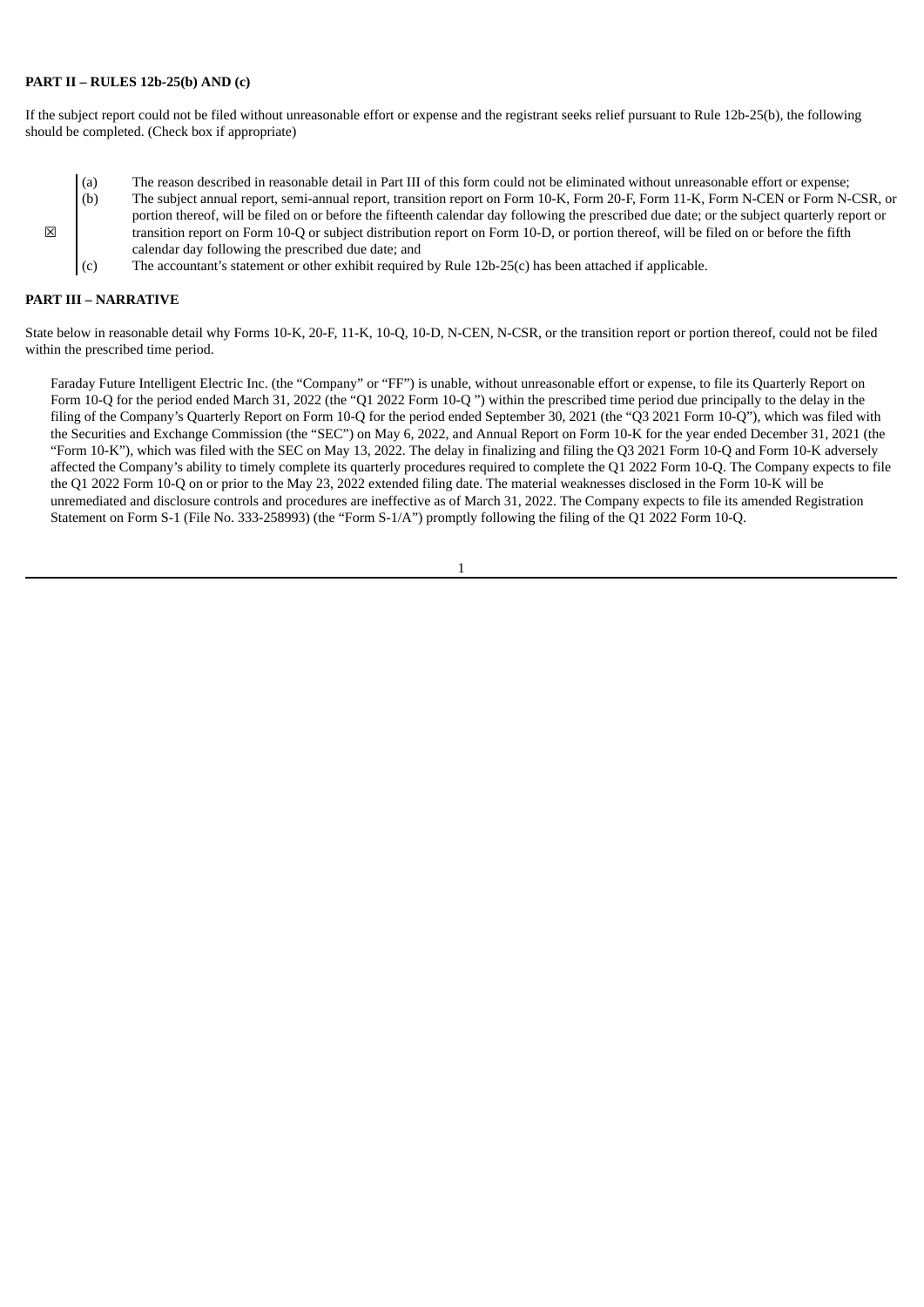## **PART IV – OTHER INFORMATION**

(1) Name and telephone number of person to contact in regard to this notification

| Becky<br>Roof<br>$ -$ | 310                               | $-480^-$<br>$-$<br>$ -$           |
|-----------------------|-----------------------------------|-----------------------------------|
| Name                  | $1$ MO $\sim$<br>.ode<br>TP.<br>. | Number)<br>elenhone<br>$-$<br>___ |

- (2) Have all other periodic reports required under Section 13 or 15(d) of the Securities Exchange Act of 1934 or Section 30 of the Investment Company Act of 1940 during the preceding 12 months or for such shorter period that the registrant was required to file such report(s) been filed? If answer is no, identify report(s).  $\boxtimes$  Yes  $\Box$  No
- (3) Is it anticipated that any significant change in results of operations from the corresponding period for the last fiscal year will be reflected by the earnings statements to be included in the subject report or portion thereof?  $\boxtimes$  Yes  $\Box$  No If so, attach an explanation of the anticipated change, both narratively and quantitatively, and, if appropriate, state the reasons why a reasonable estimate of the results cannot be made.

The Company expects its loss from operations to be between \$140 million and \$160 million for the quarter ended March 31, 2022, as compared to a loss from operations of \$19.4 million for the quarter ended March 31, 2021. The increase is primarily driven by increased costs to bring the Company's Hanford, California manufacturing facility to full commercial production, including completion of production and manufacturing tooling, execution of its supply chain efforts and further enhancing its engineering, testing, certification and validation capabilities, as well as increased expenses for the development and production of future electric vehicle models.

The Company expects its net loss to be between \$145 million and \$165 million for the quarter ended March 31, 2022 as compared to a net loss of \$75.5 million for the quarter ended March 31, 2021. The increase in net loss is primarily attributable to the loss from operations.

The Company's cash and restricted cash is \$277 million at March 31, 2022, as compared to \$530 million at December 31, 2021.

Since inception, the Company has incurred cumulative losses from operations and negative cash flows from operating activities, and the Company expects to report an accumulated deficit of approximately \$3.1 billion as of March 31, 2022. The Company expects to continue to generate significant operating losses for the foreseeable future. Based on the Company's recurring losses from operations since inception and continued cash outflows from operating activities, the Company has concluded that there is substantial doubt about the Company's ability to continue as a going concern for a period of one year from the expected issuance date of the Company's financial statements for the quarter ended March 31, 2022 in the Form 10-Q.

Ongoing operations will require the Company to raise additional funding. The Company is exploring various alternatives to raise additional funding and finance its ongoing operations, including equipment leasing and construction financing of the Company's Hanford, California production facility, secured syndicated debt financing, convertible notes, working capital loans, and equity offerings, among other options. The particular funding mechanisms, terms, timing, and amounts are dependent on the Company's assessment of opportunities available in the marketplace and the circumstances of the business at the relevant time The timely achievement of the Company's operating plan as well as its ability to maintain an adequate level of liquidity are subject to various risks associated with the Company's ability to continue to successfully obtain additional sources of funding, and control and effectively manage its costs, as well as factors outside of the Company's control, including those related to global supply chain disruptions, and the rising prices of materials and ongoing impact of the COVID-19 pandemic. The Company's forecasts and projections of working capital reflect significant judgment and estimates for which there are inherent risks and uncertainties.

 $\overline{2}$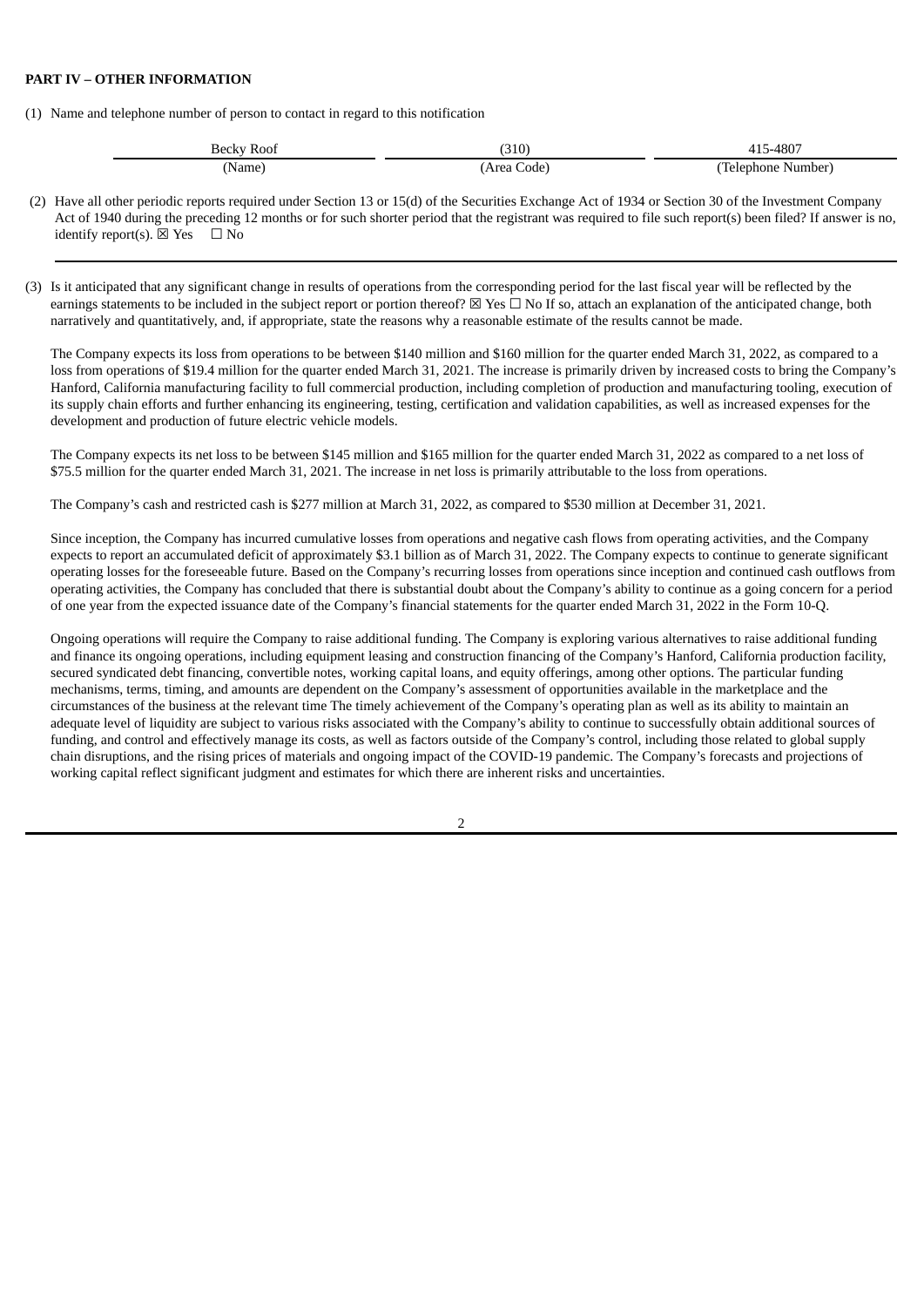There can be no assurance that the Company will be successful in achieving its strategic plans, that the Company's future capital raises will be sufficient to support its ongoing operations, or that any additional financing will be available in a timely manner or on acceptable terms, if at all. If events or circumstances occur such that the Company does not meet its strategic plans, the Company will be required to reduce discretionary spending, alter or scale back vehicle development programs, be unable to develop new or enhanced production methods, or be unable to fund capital expenditures. Any such events would have a material adverse effect on the Company's financial position, results of operations, cash flows, and ability to achieve its intended business objectives.

The financial information set forth herein consists of preliminary unaudited results, which will not be final until the Company files its financial statements for the quarter ended March 31, 2022 in its Form 10-Q. This Form 12b-25 contains forward-looking statements within the meaning of Section 27A of the Securities Act of 1933, as amended, and Section 21E of the Securities Exchange Act of 1934, as amended. All statements, other than statements of historical facts, included in this Form 12b-25 that address activities, events or developments that the Company expects, believes or anticipates will or may occur in the future are forward-looking statements. Without limiting the generality of the foregoing, forward-looking statements contained in this Form 12b-25 specifically include the Company's estimated operating loss and net loss for the quarter ended March 31, 2022, the Company's estimated accumulated deficit, cash and restricted cash as of March 31, 2022, the factors that raise substantial doubt about the Company's ability to continue as a going concern, the Company's plans to alleviate the substantial doubt about its ability to continue as a going concern, including potential future financing alternatives, and the anticipated filing of the Form 10-Q. While these forward-looking statements are based upon information presently available to the Company and assumptions and analyses that the Company believes to be reasonable under the circumstances, investors are cautioned that actual results may differ materially from these preliminary unaudited results and forward-looking statements included herein for a variety of reasons, including the occurrence of the risk factors listed in the Company's filings with the SEC.

#### *Forward Looking Statements*

This Notification of Late Filing on Form 12b-25 includes "forward looking statements" within the meaning of the safe harbor provisions of the United States Private Securities Litigation Reform Act of 1995. When used in this notification, the words "estimates," "projected," "expects," "anticipates," "forecasts," "plans," "intends," "believes," "seeks," "may," "will," "should," "future," "propose" and variations of these words or similar expressions (or the negative versions of such words or expressions) are intended to identify forward-looking statements, and include (among others) statements regarding the expected timing for filing the Q1 2022 Form 10-Q and Form S-1/A. These forward-looking statements are not guarantees of future performance, conditions or results, and involve a number of known and unknown risks, uncertainties, assumptions and other important factors, many of which are outside the Company's control, that could cause actual results or outcomes to differ materially from those discussed in the forwardlooking statements. Important factors, among others, that may affect actual results or outcomes include the Company's ability to remain in compliance with the listing requirements of The Nasdaq Stock Market LLC ("Nasdaq") and to continue to be listed on Nasdaq; the outcome of the SEC investigation relating to the matters that were the subject of the Special Committee investigation; the implementation of the Special Committee's actions and related internal review by the Company; the Company's ability to execute on its plans to develop and market its vehicles and the timing of these development programs; the Company's estimates of the size of the markets for its vehicles and cost to bring those vehicles to market; the rate and degree of market acceptance of the Company's vehicles; the success of other competing manufacturers; the performance and security of the Company's vehicles; potential litigation involving the Company; the result of future financing efforts and general economic and market conditions impacting demand for the Company's products; the ability of the Company to attract and retain employees. The foregoing list of factors is not exhaustive. You should carefully consider the foregoing factors and the other risks and uncertainties described in the "Risk Factors" section of the Company's Annual Report on Form 10-K for the year ended December 31, 2021 filed with the SEC on May 13, 2022, and other documents filed by the Company from time to time with the SEC. These filings identify and address other important risks and uncertainties that could cause actual events and results to differ materially from those contained in the forward-looking statements. Forward-looking statements speak only as of the date they are made. Readers are cautioned not to put undue reliance on forward-looking statements, and the Company does not undertake any obligation to update or revise any forward-looking statements, whether as a result of new information, future events or otherwise, except as required by law.

3